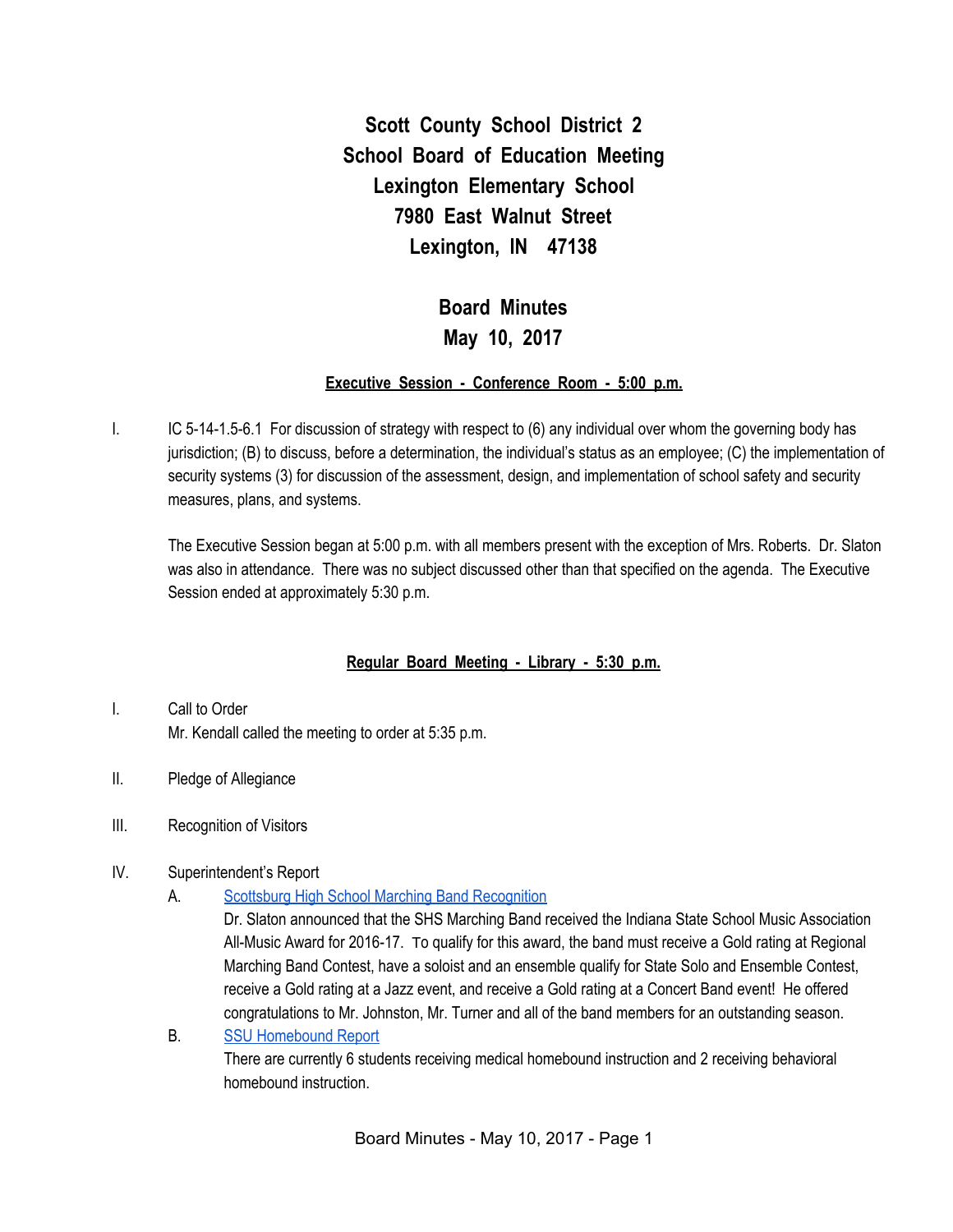V. Consideration of Modification to the Agenda and Approval

Dr. Slaton asked permission to add the resignations of Patrick Bulington and Chris Crenshaw, the postings for those positions, and a professional leave request for the New Tech Conference. Mrs. Soloe made a motion to approve the modifications. Mr. Mays seconded and motion carried 4-0.

VI. Consideration of Board Minutes

Mr. Mays made a motion to approve minutes from the April 20, [2017](https://docs.google.com/document/d/1vFonehOxkpbqIyIN2HWD9kM0xnnuFfXaUYAC3CRbMU4/edit) Board Work Session and the April 24, [2017](https://docs.google.com/document/d/1Mbg6dp_oOWfzQcDLTQDBf9hprypUlzRwr8qXw3cQhWE/edit) Board Meeting as presented. Mr. Moore seconded and motion carried 4-0.

- VII. Financial Considerations
	- A. [Expenditure](https://drive.google.com/file/d/0BxXvxnGh3EX1LWxGS242bkxNdzNsejY4MmZLX3UzVEllanFz/view) Summary
	- B. Payroll Claims
		- 1. April 20, [2017](https://drive.google.com/file/d/0BxXvxnGh3EX1RVR5dGpFenAwUlZmc3VpQ1MzRXJ0S0tRTVV3/view)
		- 2. May 4, [2017](https://drive.google.com/file/d/0BxXvxnGh3EX1bXhjMkhvWE5fbjM5eTN2cS05Y2lCZHF3Z0I0/view)
	- C. Regular Claims
		- 1. April [16-22,](https://drive.google.com/file/d/0BxXvxnGh3EX1WHJrWXNFQTd4MWRmVXpCZGlyNXVEbWFtbndr/view) 2017
		- 2. April [23-30,](https://drive.google.com/file/d/0BxXvxnGh3EX1LXQwZ19vUktMWEs2Y09sRGNnQXVYYTBDMndr/view) 2017
		- 3. May 10, [2017](https://drive.google.com/file/d/0BxXvxnGh3EX1RWk0NHVFZDJTZUtiXy1Id190NnA1dFVobFFN/view)

Mrs. Soloe made a motion to approve all claims. Mr. Mays seconded and motion carried 4-0.

D. Monthly [Financial](https://drive.google.com/file/d/0BxXvxnGh3EX1UE9Cb283emh5WnBxM0QyY1ZZVFVqRklTWkxr/view) Report 4-30-17

Ms. Sparkman provided the monthly financial report noting the state of the General Fund and current budget projections.

- E. Permission to Accept/Award Quotes
	- 1. SMS Phones
		- a. CDWG \$4,704
		- b. PCMG \$6,000
		- c. FiveStar (phone feature packs) \$2,250

Mr. Borden provided quotes for the phones at SMS along with the cost of adding the phones to our system (\$50 per phone). He recommended the low quote from CDWG for \$4,704 and the phone feature packs from Five-Star for \$2,250. Mrs. Soloe made a motion to accept the quotes, seconded by Mr. Mays. Motion carried 4-0. Mrs. Soloe made a motion to award the quote to CDWG. Mr. Moore seconded and motion carried 4-0. Mr. Mays made a motion to approve the FiveStar phone features packs. Mrs. Soloe seconded and motion carried 4-0.

- 2. SMS Office Furniture [Summary](https://drive.google.com/file/d/0BxXvxnGh3EX1MUxMZkFIWERqUVBrR1hHa0hFZlVrX25vd2JN/view) of Quotes
	- a. Lee [Company](https://drive.google.com/file/d/0BxXvxnGh3EX1Y1dzS3Z3eTFOaTF2Wm1nYUlBMF91MDRyczFv/view) \$11,703
	- b. [KI](https://drive.google.com/file/d/0BxXvxnGh3EX1dXdNNGZXSjh5dTVFMllNN2h4eGRoWlBJS1Bz/view) \$19,390.26

Mrs. Soloe made a motion to accept quotes, Mr. Mays seconded and motion carried 4-0. Ms. Nass explained that she preferred the higher quote stating that the quality of the furniture from KI was considerably better and that KI had provided very satisfactory service in the past. Mr. Mays voiced displeasure that Mr. Riley had not been involved in getting the quotes. He stated that the Board had directed that Mr. Riley be involved in the quoting process for every project. Dr. Slaton and Mr. Riley did not realize that included the purchase of furniture. Mr. Mays also had concerns with the quotes not being for the same type of furniture and not having clear reasons not to award to the low bidder other than personal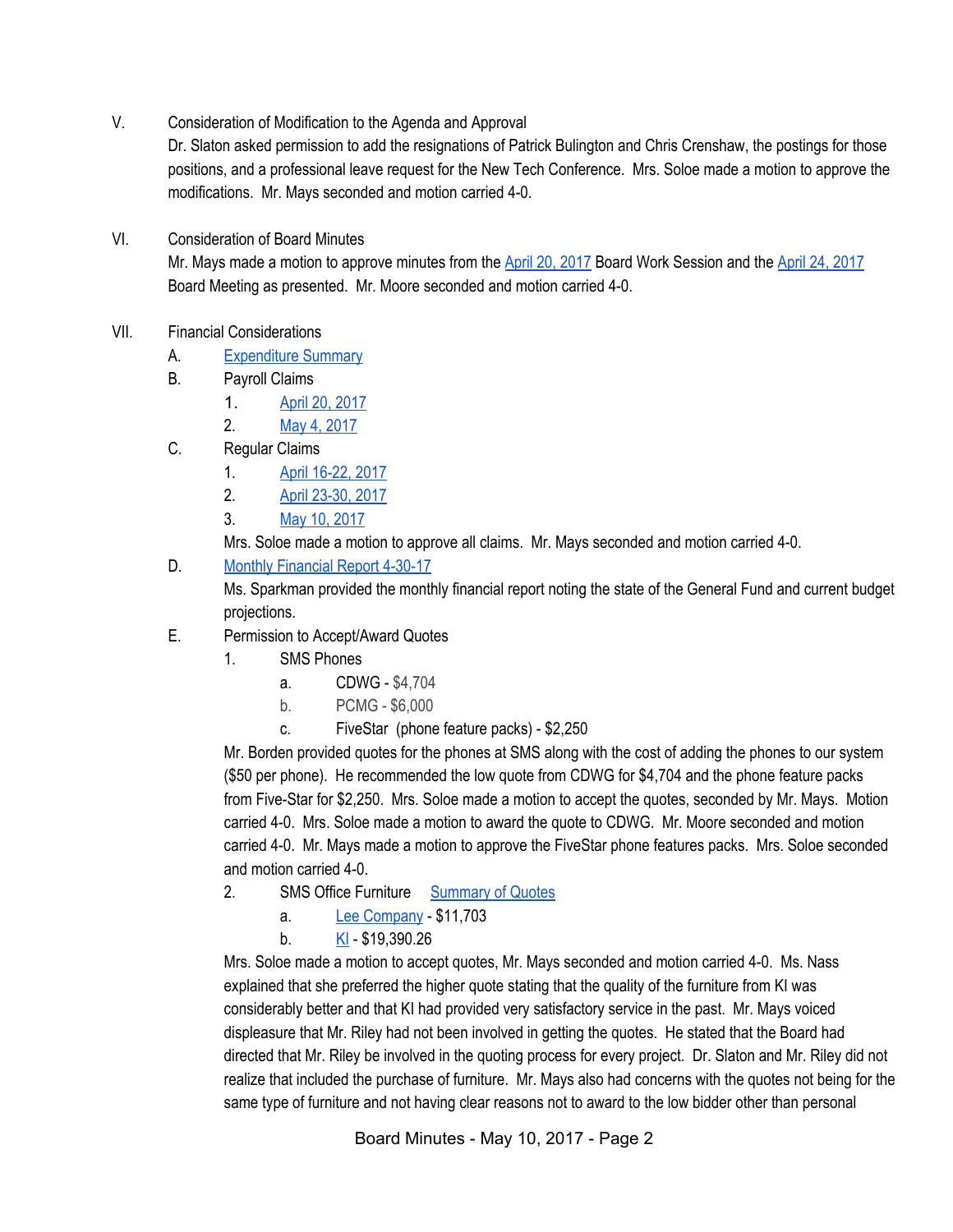preference. He felt both companies should be asked to quote for the same type of furniture and given a clear cut scope of what is to be quoted. Mrs. Soloe made a motion to award to KI, Mr. Kendall seconded. Motion failed 2-2 with Mr. Mays and Mr. Moore voting against the motion.

F. [Permission](https://drive.google.com/file/d/0BxXvxnGh3EX1ZHE3cUhXZ0M1X2NGSE5pcUs3dGkxLXpUUXlZ/view) to Sell MacBooks to Seniors

Mr. Borden asked permission to offer senior students the opportunity to purchase their school MacBooks at the same cost as what the Apple trade-in would be, \$350 per machine. These devices would be sold "as-is" with no tech support from the District. Mr. Borden liked the idea of getting more devices into the community, helping the students/parents, and having a guaranteed amount back to the Corporation. The high school surveyed seniors and about 87% expressed interest in this prospect. The State Board of Accounts was also contacted and had no problem with the arrangement. Mr. Mays made a motion to approve, seconded by Mrs. Soloe. Motion carried 4-0. Dr. Slaton will follow up on possibly selling some devices to staff and local organizations who partner with Scott 2, such as the Partnership or MASP.

G. Permission to Raise Cafeteria Meal Prices for 2017-18

Mrs. Hart recommended raising breakfast and lunch prices by ten cents beginning with the 2017-18 school year stating that it is highly recommended by the DOE and is in response to the federal calculator that indicates the cost should actually be much higher. Mrs. Hart stated that the reimbursement for free and reduced student meals is \$2.86 and the government does not want the reimbursement to "carry" the lunch program. She noted that Scott 2 lunch prices are comparable to surrounding schools but that they are also having to raise prices this year. After some discussion Mr. Moore made a motion to raise prices five cents. Mrs. Soloe seconded and motion carried 4-0. Prices for 2017-18 will be:

| <b>Student Breakfast</b> | \$1.15 | Adult Breakfast \$2.15 |        |
|--------------------------|--------|------------------------|--------|
| Student Lunch            | \$2.25 | Adult Lunch            | \$3.25 |

H. Summer Feeding Program

Mrs. Hart announced that the State approved the summer feeding program which will be held at SMS due to the construction at SHS. She added that there are a lot of activities at SMS this summer and children living within walking distance who may take advantage of the program. The YMCA will again pick up food to be distributed there and SHS will make arrangements to pick up food for those students at the high school. Mrs. Hart also asked permission to post for the summer feeding positions. Mrs. Soloe made a motion to approve seconded by Mr. Moore. Motion carried 4-0.

I. SMS [Refinance](https://docs.google.com/a/scsd2.k12.in.us/spreadsheets/d/1pWH3rbchcrrGXVxMMEs2ujL9rvqQGHh7KjK2C-ZYbQQ/edit?usp=sharing) Bond Project List

A list of additional "projects" was provided as requested by the Board. Dr. Slaton stated that the roofing project at the Central Office and the parking lot expansion will be provided at the next meeting. He discussed several additional project possibilities.

Mr. Mays stated that the Board's intention was to fix current facilities before proceeding with any other projects and he did not feel that those projects were being completed before some of the other projects were started. He added that we have 3 years to use these funds and he does not want to spend it on "wants" until the "needs" are addressed. He questioned why some of the priority items had not been quoted yet. Dr. Slaton responded that two of the projects came in over \$150,000 and by law had to be re-bid; there were issues with some of the contractors not quoting to the scope of work requested on another project; and the scope of work had changed on one of the projects, all causing delays. Mr. Kendall asked that all of the projects designated as priorities be addressed at the next Board meeting. Dr. Slaton asked if the parking lot expansion should be included and the Board responded that the priority items should be dealt with first.

Board Minutes - May 10, 2017 - Page 3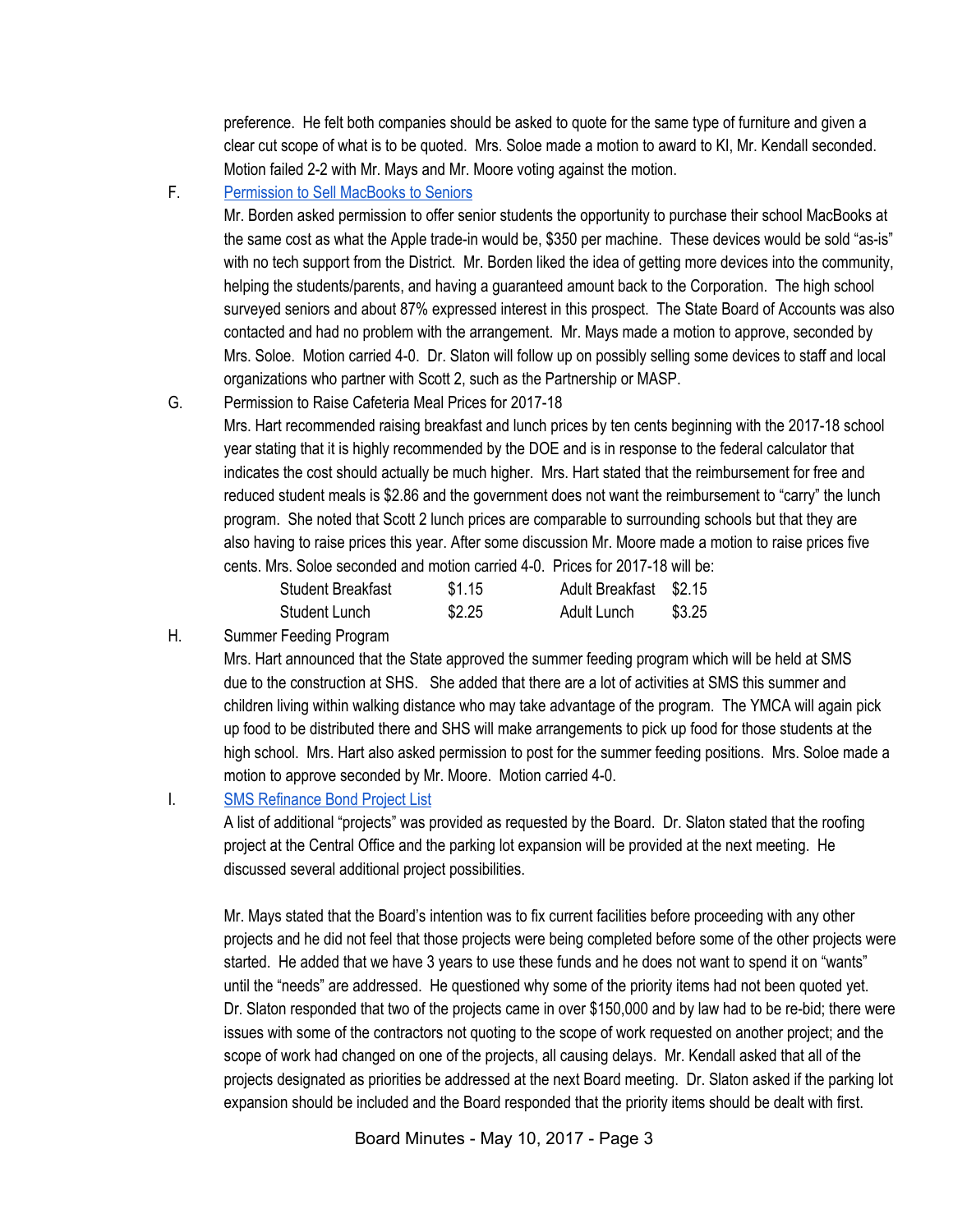Mr. Riley thanked the Board for the two transit vans that were purchased for the maintenance department.

J. Permission to Authorize Dr. Slaton to award the SHS Roof Project to Fort Wayne Roofing and enter into a contract for this Design Build Project with Fort Wayne Roofing Dr. Slaton stated that the Design Build process for the SHS Roof Project had concluded and three Design Build teams put a proposal together. The overall winner after the projects were scored and divided against their price proposals was Fort Wayne Roofing Company with a base bid of \$1,210,000. They had three value enhancements that originally totaled an additional \$180,000, making for a grand total of \$1,390,000, which was still less than the next design build team. Mr. Moore made a motion to approve the \$1,390,000 bid from Fort Wayne Roofing Company with the contract being signed as soon as Scott 2 has the bond money in hand. Mr. Mays seconded and motion carried 4-0.

The Board asked Mr. Riley to provide a list of other items needed at SHS that may be able to be addressed with the money saved through the Design Build process.

### K. Budget Outlook per Recent [Legislative](https://drive.google.com/file/d/0BxXvxnGh3EX1bXE0c05KclVaV2cwQ2pmX3dId3RzWkR6UWFR/view) Session

Ms.Sparkman reported that the projection for state support over the next two school years is an increase of \$489,460, assuming enrollment remains flat at 2,677. She stated that the new legislation passed includes only one count day in the fall for the next two school years. It also includes the establishment of an Education Fund and Operations Fund, effective January 1, 2019. Basically the General Fund will become the Education Fund. The CPF, Transportation and Bus Replacement Funds will be combined into the Operations Fund. Debt Service Fund would remain unchanged. They also changed the amount allowed for bond issues from two million to five million which could save on issuance costs.

#### VIII. Operations

- A. Personnel Recommendations
	- 1. Resignation(s)
		- a. Rorie Lizenby SHS [Science/Engineering](https://drive.google.com/file/d/0BxXvxnGh3EX1QzdMaEpHZ1p5aDV1NkpaRkp1ZTJqV29BMk9n/view) Teacher
		- b. Tony [Stidham](https://drive.google.com/file/d/0BxXvxnGh3EX1Zi1tbEdsZ0pWc3BoVm5NTjUzQ3dTSHVGZVRv/view) SHS Boys' Cross Country Coach
		- c. Patrick [Bulington](https://drive.google.com/file/d/0BxXvxnGh3EX1MFVLYl9OYVg4Y1JlY1JKU3hRTDZ1ZGlJWkg4/view) SMS 6th Grade Social Studies Teacher **added 5-10-17**
		- d. Chris Crenshaw SHS [Vocational](https://drive.google.com/file/d/0BxXvxnGh3EX1MnRZbzZ6bXByNkpmbTBHd2R4NmJNb2RLSnlR/view) Business Teacher **- added 5-10-17**
	- 2. Certified Recommendation(s)
		- a. Tammy Staser VFES IREAD 3 [Remediation](https://drive.google.com/file/d/0BxXvxnGh3EX1cUFwMFREOXRpTGhGSFlpSHdZdFJGd3dXWXlR/view)
		- b. Adam [DePriest](https://drive.google.com/file/d/0BxXvxnGh3EX1OUR1cnViRTNlX191YndCWEpzZFpVZ1FYSm5V/view) SHS Math Jump Start Teacher
		- c. [Candace](https://drive.google.com/file/d/0BxXvxnGh3EX1VjVTSkFPTFc1VlpxQk1ZWS1Ta2hzZXhzQ2hV/view) Herald SHS English Jump Start Teacher
		- d. Melissa Lyles SHS [Ceramics](https://drive.google.com/file/d/0BxXvxnGh3EX1Z0dqdGMwaEx1RG5MNWNuc0phVUZKSzBsMHBJ/view) Teacher (3 hrs/day 12 days summer school)
		- e. Jason Clancy SHS English Teacher (2 [days/week](https://drive.google.com/file/d/0BxXvxnGh3EX1VmJXa0JrRS02MVd5YlNWak5Kd2hSR1BZQTJz/view) during online summer school)
		- f. Chris Jeffries SHS Science Teacher (2 [days/week](https://drive.google.com/file/d/0BxXvxnGh3EX1NFlubV90XzZTaElvekdwQmY3aG5nQ0lQdUxz/view) during online summer school)
		- g. Shelby Nunley SHS Math Teacher (2 [days/week](https://drive.google.com/file/d/0BxXvxnGh3EX1MzJMRTFta2w3c2VLMWp2dm9lRkkwWlpMR1pz/view) during online summer school)
		- h Bob [McGannon](https://drive.google.com/file/d/0BxXvxnGh3EX1aFozRUJuUV9LcjNsc0JyRmp3c3Y1VTMxbWZz/view) SHS Social Studies Teacher (2 days/week during online summer [school\)](https://drive.google.com/file/d/0BxXvxnGh3EX1aFozRUJuUV9LcjNsc0JyRmp3c3Y1VTMxbWZz/view)
		- i. Janae Rairdon- SMS ELA Position 6th Grade (S. Boley [Position\)](https://drive.google.com/file/d/0BxXvxnGh3EX1TE9PQnB2S1JwM0lFUGZwSDJmb3cwUEZIdWNF/view)
	- 3. Support Staff Recommendation(s)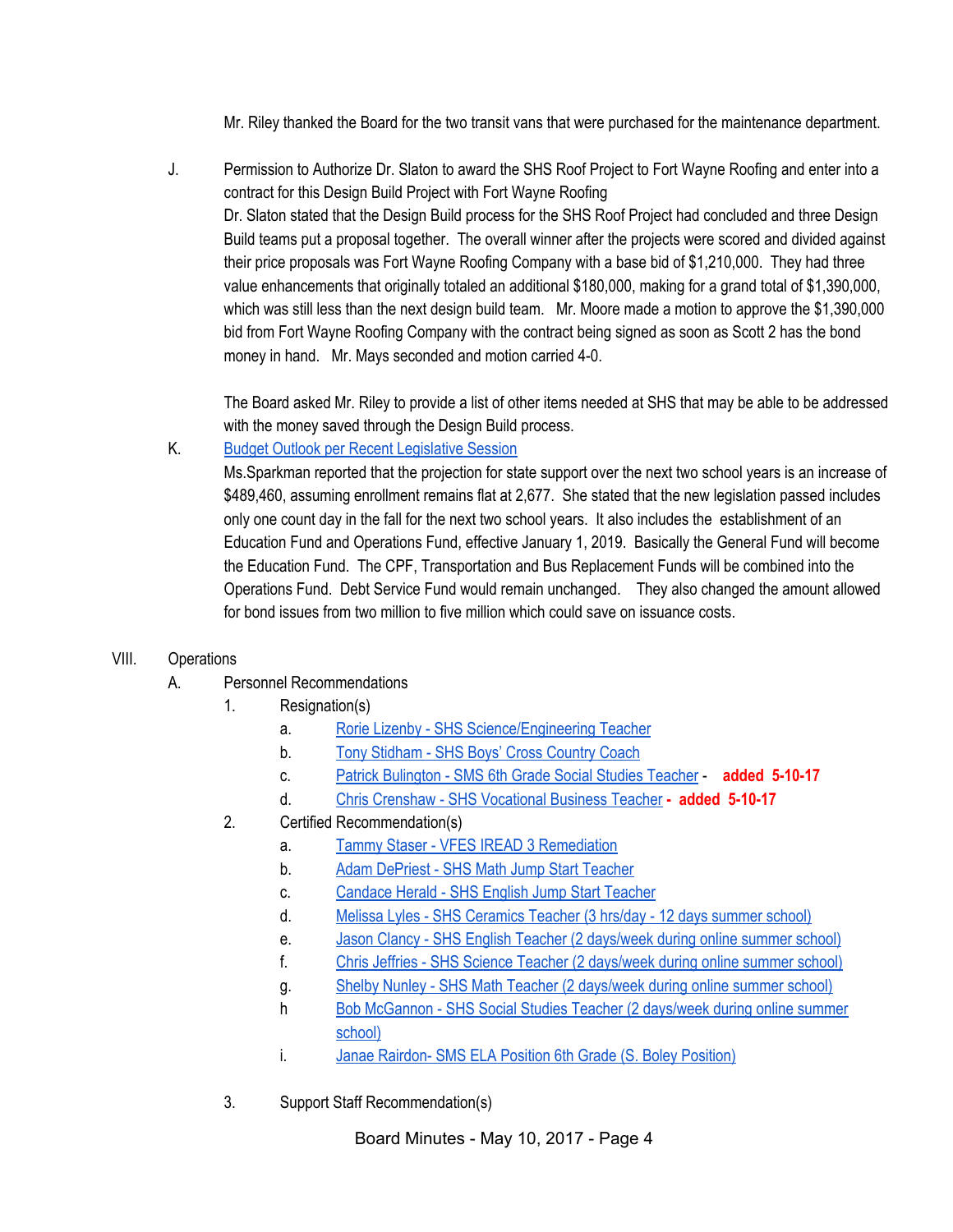- a. [Jessica](https://drive.google.com/file/d/0BxXvxnGh3EX1NHF6Qng4ejY5WUxfOE95OC1rM1BPSlo0U2hN/view) Walker SES 5.75 Hour Safe Room Aide
- b. Paulette Meeks SCSD2 [Substitute](https://drive.google.com/file/d/0BxXvxnGh3EX1ZnN1TkEtR3lBWktZaHF6MWxqSWd6Tl9VbjRr/view) Bus Driver
- 4. ECA Recommendation(s)
	- a. Eric Copple SHS Hi-Y [Co-Sponsor](https://drive.google.com/file/d/0BxXvxnGh3EX1czNwYVIwUUdoR2JXMUxydk5EUFYza3RsRExJ/view)
	- b. Renee Cox SMS [Explorer](https://drive.google.com/file/d/0BxXvxnGh3EX1bzhuOUJHZlFHRUZyS29TRkJFN3EwZWE1cFNN/view) Team Leader
	- c. Kasee Hobbs SMS [Voyager](https://drive.google.com/file/d/0BxXvxnGh3EX1TkNBOS1DT1dEN21XT0hpM1doa09MZm9yRlAw/view) Team Leader
	- d. Shelby Boley SMS Language Arts [Department](https://drive.google.com/file/d/0BxXvxnGh3EX1X3ZwM212c25jdDRPWEhGamlzVk9oZlRidnZ3/view) Chair
	- e. Tiffany Copple SMS [Robotics](https://drive.google.com/file/d/0BxXvxnGh3EX1bXVMeE1UcVhzN3R6am5qQ3JOMHh0eW9rdm1B/view) Coach
	- f. Omar Cudjoe SHS Football [Assistant](https://drive.google.com/file/d/0BxXvxnGh3EX1aWNCcl9TeWpoSVI0MzdpWVJ1OUtkVGVFWm5j/view) Coach
	- g. Steve Deaton SMS Football [Assistant](https://drive.google.com/file/d/0BxXvxnGh3EX1SDlPZnlJMW0tVGdZZ0cwS0NnVGtIMUFTZ2s0/view) Coach
	- h. Joey Higdon SHS Football [Assistant](https://drive.google.com/file/d/0BxXvxnGh3EX1dk1uSzB0NFN6YWtCQUpxYkdDZDRXVFp0WjdB/view) Coach
	- i. [J.T.Jenkins](https://drive.google.com/file/d/0BxXvxnGh3EX1R0ZYZEtqNTJtaVVyeTRadVp1a3RibEhoY2Fn/view) SHS Football Assistant Coach
	- j. John Mastin SHS Football [Assistant](https://drive.google.com/file/d/0BxXvxnGh3EX1VlVOOW8ycks2WVZZVlVSdkxQa0FzNGh3MHVr/view) Coach
	- k. Barry [Thompson](https://drive.google.com/file/d/0BxXvxnGh3EX1UG15NmVOdmNJTHhvMjFIclRDSTJwdjdIMjJv/view) SHS Volunteer Football Assistant Coach
	- l. Kevin Owens SHS 9th Grade Boys' B Team [Basketball](https://drive.google.com/file/d/0BxXvxnGh3EX1ZWRQcHdSMTYwVVdDQkdqTW9XRENBQUljSG9Z/view) Coach
	- m. Klarinda Tutterow SHS [Varsity/JV](https://drive.google.com/file/d/0BxXvxnGh3EX1YXZBcDV1cnYxdTBuZjkxOGRSTUNOY09hOExV/view) Boys' Cheer Coach
	- n. Tonya [Thompson](https://drive.google.com/file/d/0BxXvxnGh3EX1dkFrZE9GT2xwUllEUnA2NkhaNmMxUS1ZWHF3/view) SHS Varsity/JV Girls' Cheer Coach
	- o. Jacob Dunn SHS Asst. Boy's 9th Grade [Basketball](https://drive.google.com/file/d/0BxXvxnGh3EX1bjFTUW14ejJUTnY1VU5xdjNKZWg4RWdDbzZr/view) Coach
	- p. Christian Evans SHS Asst. Boys' Varsity [Basketball](https://drive.google.com/file/d/0BxXvxnGh3EX1RFRDUERnRE9vVGZtakNxWTV6LUFRUHZxdmFn/view) Coach
	- q. Eric [Richardson](https://drive.google.com/file/d/0BxXvxnGh3EX1bmY2T1YzeXlhTl90YVo3aW9rTE9JemM0dVJr/view) SHS Boys' JV Basketball Coach
- 5. Transfer(s)
	- a. Tammy [Treadway](https://drive.google.com/file/d/0BxXvxnGh3EX1N05FdVhIYXd6X09wRU5iU1gxUjNPWGwwamQw/view) from SES 4th Grade to SES 3rd Grade
	- b. Tonya Callahan SHS Special Education [Teacher/Transition](https://drive.google.com/file/d/0BxXvxnGh3EX1a1BfbHhqNnRRWW5CSW5fenhYZ21IS2ZOR1Zj/view) Coordinator
- 6. Student Teacher Recommendation(s)
	- a. Ally Ingalls VFES Student [Teacher](https://drive.google.com/file/d/0BxXvxnGh3EX1RjlOcndMa0Q0ekRyS3Rfc0FieU8wUTVuQ1Fn/view)
	- b. Brittany East VFES Student [Teacher](https://drive.google.com/file/d/0BxXvxnGh3EX1VzdUeGFYb3huNVBJN2JkMEMzYmpuVVZrNUhv/view)
- 7. Field Trip Request(s)
	- a. SMS & SHS Destination [Imagination](https://drive.google.com/file/d/0BxXvxnGh3EX1TUZtVERqWEFLN1ZoUjF4VHhUMTdrbXpjV3Bj/view) Teams DI Global Finals, Knoxville, TN, May 23-28
	- b. JES Club 3:16 Group 1 Creation Museum, [Petersburg,](https://drive.google.com/file/d/0BxXvxnGh3EX1R1ZqRjJNY0RPUVNZQWZoLWNaSERIM1JKZ3pj/view) KY, 5-10-17 *NOTE: Approved via email 5-4-17*
	- c. JES Club 3:16 Group 2 Creation Museum, [Petersburg,](https://drive.google.com/file/d/0BxXvxnGh3EX1X2NZRzcybnhGZHIyQnVmX2ZtSkQ3RVEzQ0VF/view) KY, 5-11-17
- 8. Professional Leave Request(s)
	- a. Sara Stuckwisch AP Summer Statistics Institute, [Indianapolis,](https://drive.google.com/file/d/0BxXvxnGh3EX1d2hCb3dUNUppVnc0VEl0LWVTbnF1ZU9YekpZ/view) IN, July 10-14
	- c. Tiffany Barrett Indiana Principal [Leadership](https://drive.google.com/file/d/0BxXvxnGh3EX1Mi0weldwdE5PNWxhWkdnWFlrVWhBMWZROEF3/view) Academy, Terre Haute, July 11-12
	- d. Angie Richey & Maxine [Rembusch](https://drive.google.com/file/d/0BxXvxnGh3EX1cUNjRjJ5Y3pUMWNScVl5cFZ3dkdHbUNQMk5J/view) DI Global Finals, Knoxville, TN, May 23-28
	- e. Curtis Turner Percussive Arts Conference, [Indianapolis,](https://drive.google.com/file/d/0BxXvxnGh3EX1R21SNVNZb1JRRVhmdzJhQ3pmTndmQzY2VlU4/view) IN, Nov. 8-11
	- f. Amy Hubbard & Kala Cudjoe Orton Gillingham Training, [Covington,](https://drive.google.com/file/d/0BxXvxnGh3EX1SjBFYUc5Y09NOUFNTk5NU09mU3I0ZFYxQlNJ/view) KY, June 26-30
	- g. Lisa Spencer Orton Gillingham Training, [Covington,](https://drive.google.com/file/d/0BxXvxnGh3EX1UDhuQ0FNRzJqSll5OTFoajRIMGxlREhabDBR/view) KY, July 17-21
	- h. Ashlee Hafer, Tiarra English, Ondra Couch, Jaclyn Glass & Jacob Johanningmeier [New](https://drive.google.com/file/d/0BxXvxnGh3EX1d1NUQ3FxdWREcmhpa0dVRmVhaksxYTJXMzZJ/view) Tech Annual [Conference](https://drive.google.com/file/d/0BxXvxnGh3EX1d1NUQ3FxdWREcmhpa0dVRmVhaksxYTJXMzZJ/view) Request, St. Louis, MO, July 6-10 - **added - 5-10-17**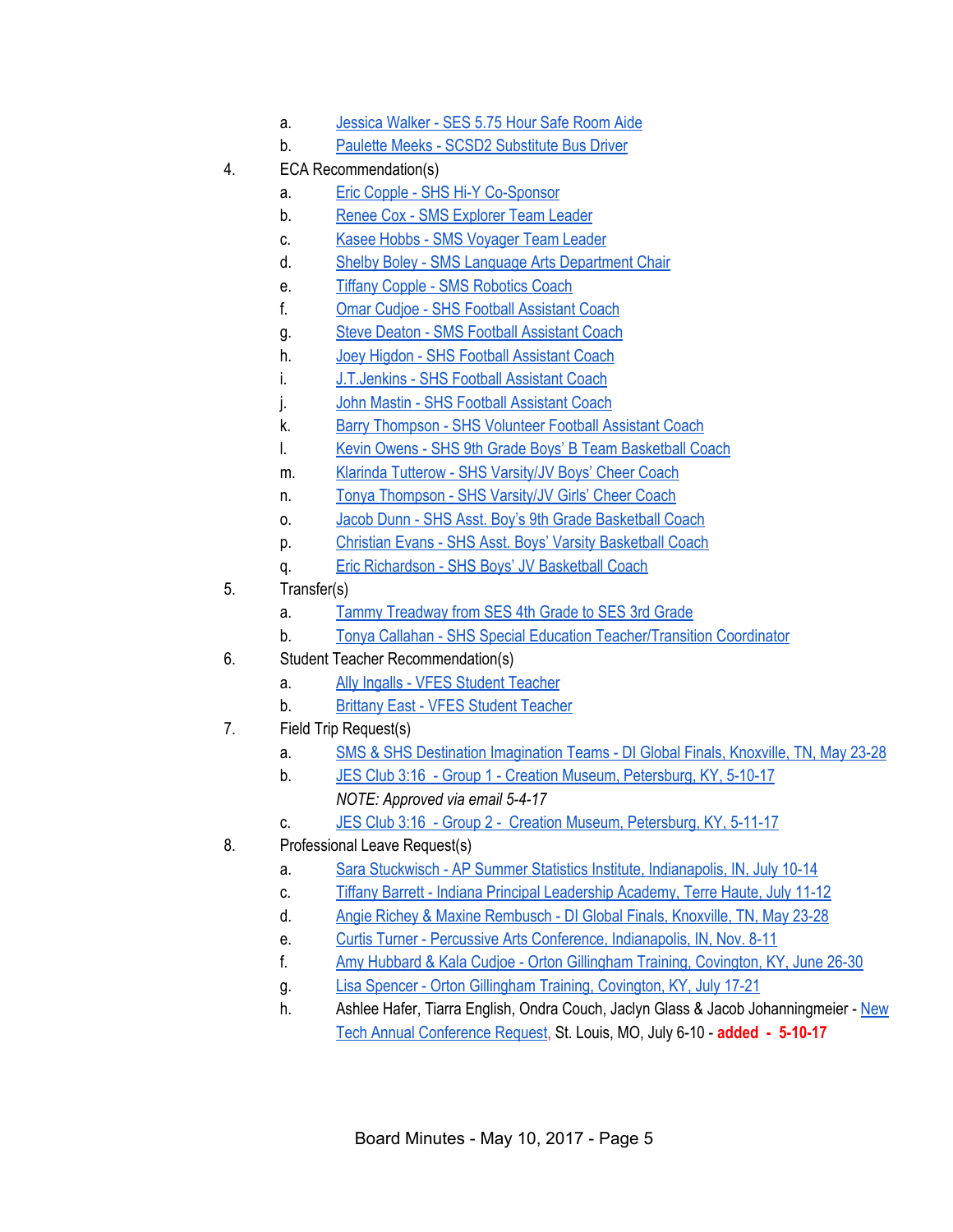## 9. [Permission](https://docs.google.com/document/d/1RcHyeqVmPk-nGzmkKTr-ZTop_EMviQdYSR-gCRbM2RE/edit) to Post

- a. Kindergarten Jump Start Teachers (4 @ 4 Hrs/4 Days)
- b. Kindergarten Jump Start Instructional Assistants (4 @ 4Hrs/4 Days)
- c. Summer Food Service Site Supervisor
- d. Summer Food Service Personnel (2)
- e. SHS Chemistry/Physical Science/Engineering Teacher
- f. SHS Special Education Teacher
- g. SHS Boys' Cross Country Coach
- h. SMS 6th Grade Social Studies Teacher **- added 5-10-17**
- i. SHS Vocational Business Teacher **added 5-20-17**

Mr. Mays made a motion to approve all personnel recommendations. Mrs. Soloe seconded and motion carried 4-0.

### IX. Facilities

## A. [Permission](https://drive.google.com/file/d/0BxXvxnGh3EX1bUpKN3B1NzFmSFhiSWlQRWplMlhaX0YwZ0NR/view) to Waive Fees Meyer Pick Up Game

Dr. Slaton recommended waiving fees for Evan Meyer to use Meyer Gym on June 23, 2017 from 1-3 p.m. to play basketball before his bachelor party/wedding. He would like to make a donation to SHS Athletics in lieu of the rental fee. Jamie Lowry will be attending and will open and lock the facility. Mrs. Soloe made a motion to approve, seconded by Mr. Mays. Motion carried 4-0.

### X. Policy

### A. Elementary Class Lists - [Administrative](https://docs.google.com/document/d/1L1AGnv06mzB4EgyBJbJpcxpe1oAsG3rH4w2eTa81zqs/edit?ts=58f653db) Guidelines - Second Reading

The administrative guidelines for elementary class requests was discussed prior to the second reading. It was explained that data will be used in an effort to build balanced classrooms and there will be random drawings to determine which students go to which classroom. The Board stressed the need to be sure the process is clear, applies to everyone (including employees and Board members of Scott 2 who have students attending school), and that there is no deviation from the process to insure fairness to all. Mrs. Soloe made a motion to approve the second reading of the guidelines. Mr. Mays seconded and motion carried 4-0.

### B. School Handbooks - First Reading

1. Scottsburg High School

[Guidance](https://drive.google.com/file/d/0BxXvxnGh3EX1cGIwM0xkcEo3cTFnRnRIV0JsWDIwdXdDNWFZ/view) Academy Policy Safety [Procedures/Information](https://drive.google.com/file/d/0BxXvxnGh3EX1a3hoSVhHakE3NWp1YzU5WW9GbUlSQ3RnZTRv/view) Handbook Student Discipline [Handbook](https://drive.google.com/file/d/0BxXvxnGh3EX1Y2c5eWFxelBCZXdhTHhFZkxuWVg2Z3hMSmtr/view) Student [Information](https://drive.google.com/file/d/0BxXvxnGh3EX1SVNDbk52Y08xSTRkNnNlRTAzNUlGcXJjY3BN/view) Policy

- 2. [Scottsburg](https://docs.google.com/document/d/1wuUIT5Ktu8UYNbK9LZcIh3Uvk5aUx0ZurrHTyEHdKWg/edit) Middle School
- 3. [Elementary](https://docs.google.com/document/d/1I7yVb4vuvWrXiB5Fcr9Oz6ASbFJ5PeoEWe6GwhcVnHE/edit) District Handbook

*Note: Since student handbooks and the guidelines and policies are now web-based, the SHS Administration and the Handbook Committee (under the direction of Mr. Johanningsmeier this year for handbook), worked to make the handbook more user friendly by dividing the sections into these four major categories.*

C. Elementary [Extra-Curricular](https://docs.google.com/document/d/1pTeiAx82tIe2ILYkVs_eHEZNlgbgzDT6oJTbMLwgqjM/edit?ts=590c8eda) Athletics Academic Eligibility Policy - First Reading

The administrative team would like to adopt the policy for all third, fourth and fifth grade students